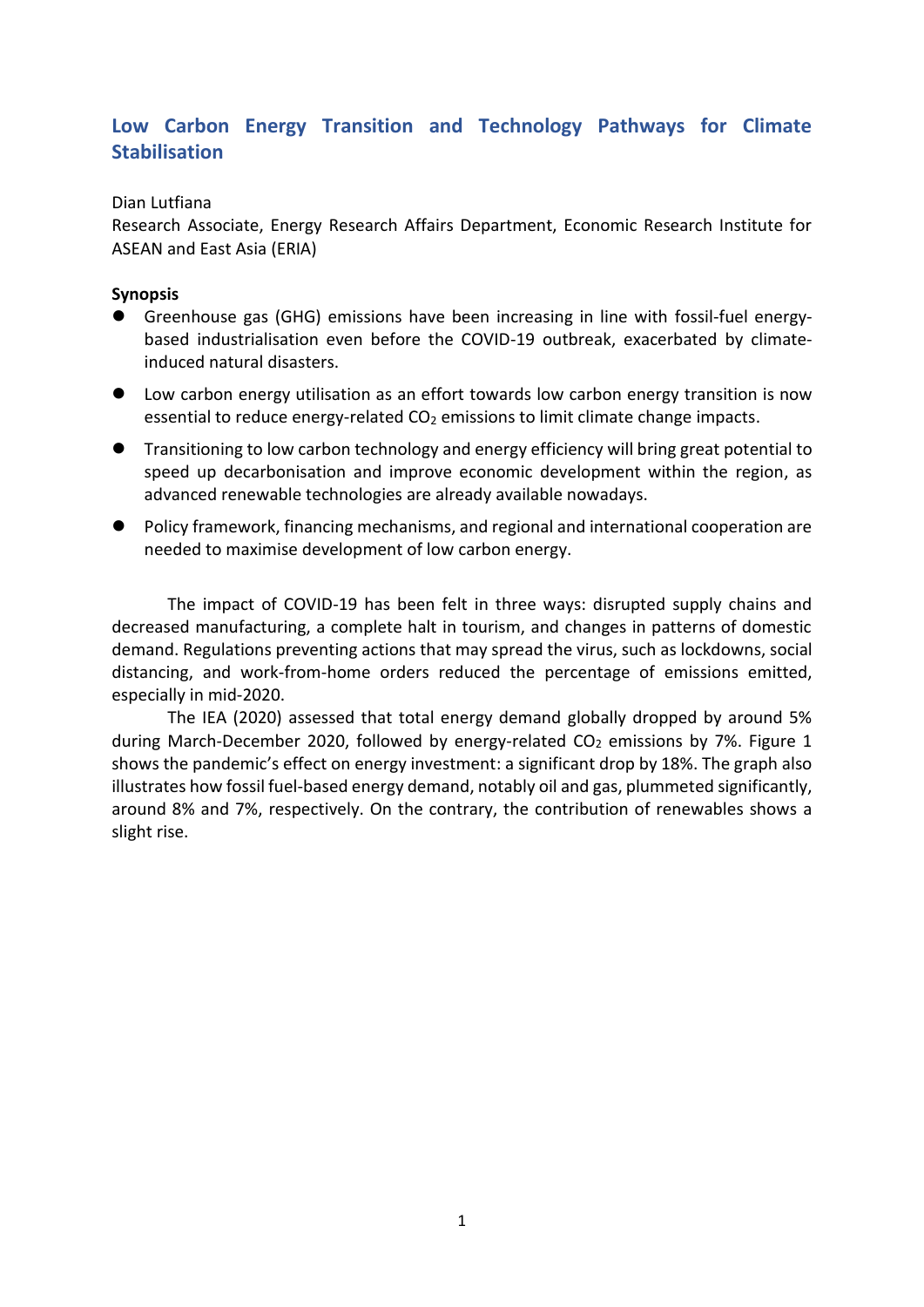## **Figure 1: Key estimated energy demand, CO<sup>2</sup> emissions, and investment indicators, 2020 relative to 2019**



Source: International Energy Agency (IEA) (2020).

This situation could be seen as an opportunity to speed up the low carbon energy transition. However, major countries are still focusing their recovery programmes on health and social issues, postponing low carbon and renewable energy investments and projects. Within the ASEAN region, countries like Indonesia, Malaysia, the Philippines, and Thailand reported that COVID-19 caused a delay in the development of energy efficiency development projects due to changes in energy markets and disruption in the supply chains of clean energy technologies (The ASEAN Secretariat, 2021).

In 2016, the International Renewable Energy Agency (IRENA) mapped renewable energy potential in ASEAN in order to provide renewable energy options to achieve the regional target of securing 23% of its primary energy from modern, sustainable renewable sources by 2025 (IRENA & ACE, 2016). Figure 2 shows the six percentage-point gap of renewable energy share between the 17% of the reference case and 23% of the renewable energy maps option by 2025. The ASEAN's target is in line with the global thinking and ambitions on renewables, but the use of renewable energy needs to be accelerated significantly in the coming decades. Advances in technology and innovation will fill the renewable energy penetration gap with great support from financing and policy.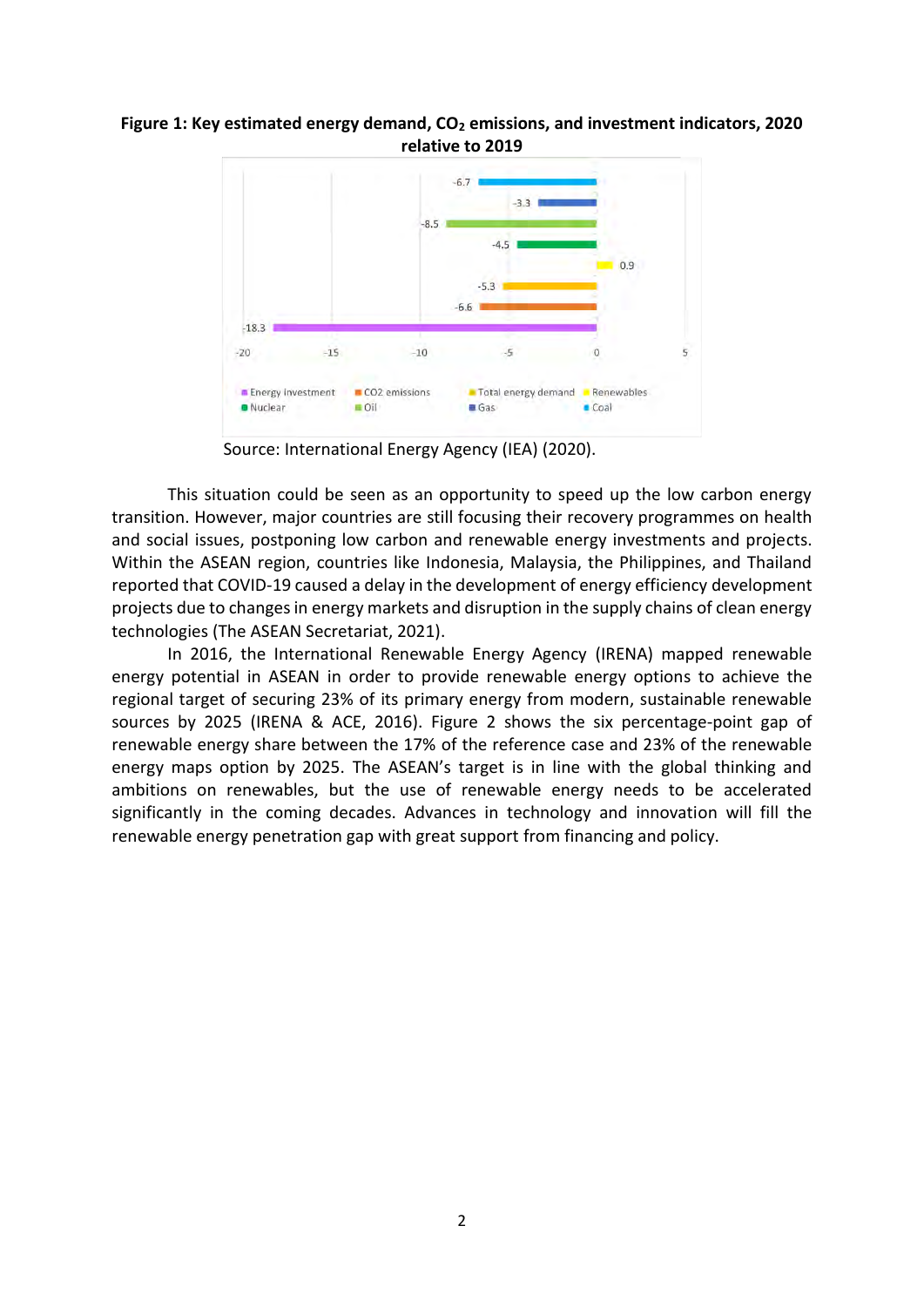

**Figure 2: Renewable energy share in ASEAN Member States, 2015 and 2030**

A deeper analysis of renewable technology options in the ASEAN region shows that hydropower offers most of the growth in the renewable energy share of power, followed by solar photovoltaic (PV) and wind sources (IRENA & ACE, 2016; Anbumozhi et al., 2017). However, the performance of solar PV and wind sources correlates with the availability of resources at a particular point in time, as opposed to demand for power. Consequently, solar PV and wind generators might not be able to meet the demand for power the way geothermal and hydropower can. Moreover, a high share of variable renewable power in a power system can pose a problem with grid stability. Therefore, the power system needs to be flexible. Additionally, geothermal has promising potential in Indonesia and the Philippines, which have the second and third most installed capacity globally for geothermal energy (IRENA & ACE, 2016). Application of Carbon Capture, Utilisation, and Storage (CCUS) for thermal power generation plants in ASEAN could also curb  $CO<sub>2</sub>$  emissions by 40% in 2050 in combination with Energy Efficiency and Conservation (EEC) and Renewable Energy under the Alternative Policy Scenario (APS) (Economic Research Institute for ASEAN and East Asia (ERIA), 2020).

According to the ASEAN State of Climate Change Report (2021), ASEAN Member States prioritised actions to reduce carbon emissions in the sectors that have a large share of emissions within the region, including energy, transport, industry, agriculture, forestry & land use, and waste. All 10 member states already mapped out and diversified renewable technology application in most sectors according to IRENA & ACE (2016) as shown in Figure 3. The power or energy sector has the most diverse set of technology options, such as hydro, bioenergy, biogas, solar PV, wind, and geothermal, and all countries have different levels of technology deployment. The map also indicates which renewable technologies contribute most to renewable energy options within the countries.

Source: IRENA & ACE, 2016.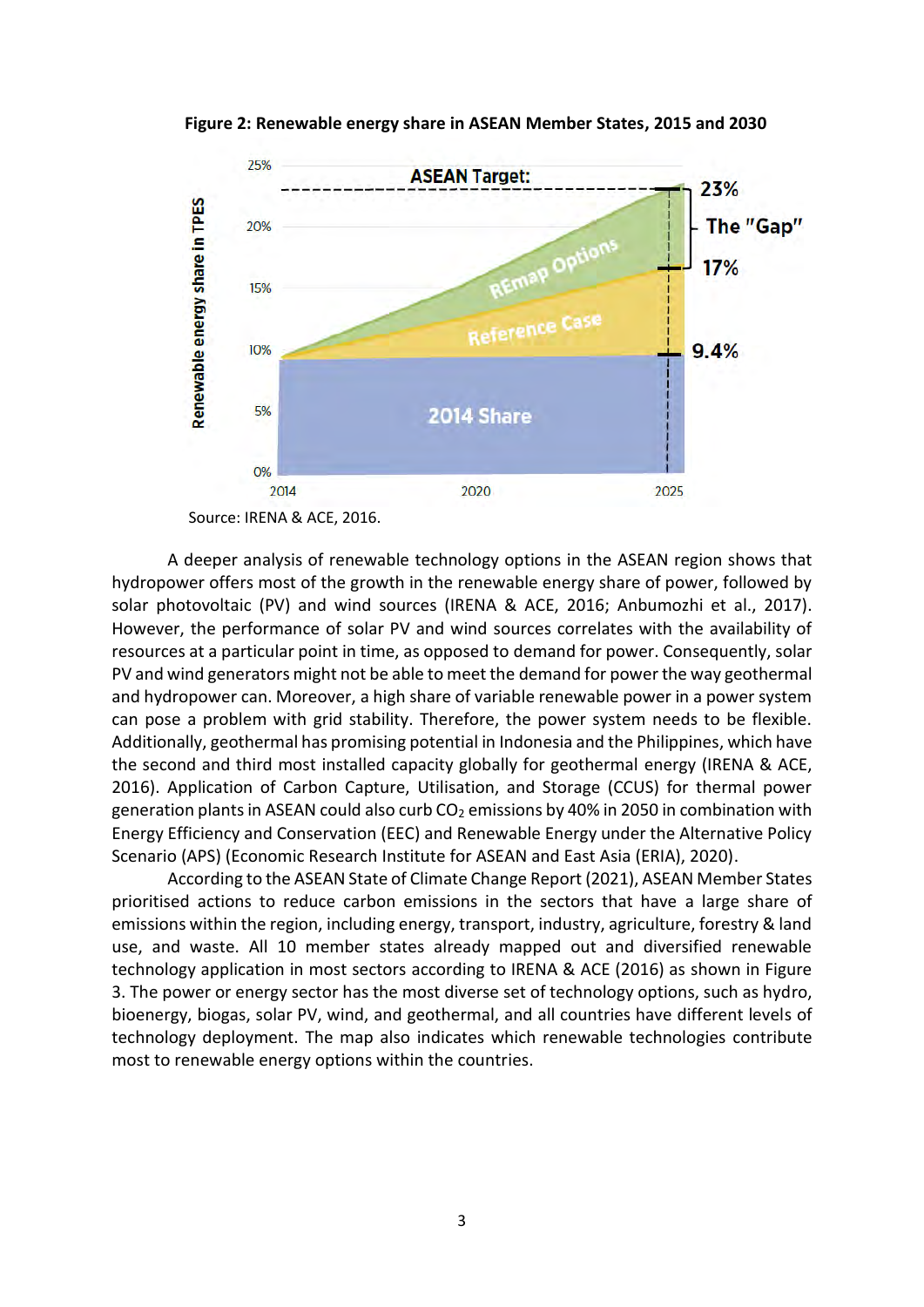| u                                |                    |                             |          |           | ,<br>- - |          |         |             |           |          |                 |
|----------------------------------|--------------------|-----------------------------|----------|-----------|----------|----------|---------|-------------|-----------|----------|-----------------|
|                                  |                    | Darussalam<br><b>Brunei</b> | Cambodia | Indonesia | Lao PDR  | Malaysia | Myanmar | Philippines | Singapore | Thailand | <b>Viet Nam</b> |
| <b>Industry</b><br><b>Sector</b> | Bioenergy<br>Solar |                             |          |           |          |          |         |             |           |          |                 |
|                                  | thermal            |                             |          |           |          |          |         |             |           |          |                 |
| <b>Transpor</b>                  | Liquid             |                             |          |           |          |          |         |             |           |          |                 |
| t Sector                         |                    |                             |          |           |          |          |         |             |           |          |                 |
|                                  | biofuels           |                             |          |           |          |          |         |             |           |          |                 |
|                                  | Electric           |                             |          |           |          |          |         |             |           |          |                 |
|                                  | mobility           |                             |          |           |          |          |         |             |           |          |                 |
| <b>Building</b><br><b>Sector</b> | Solid              |                             |          |           |          |          |         |             |           |          |                 |
|                                  | bioenergy          |                             |          |           |          |          |         |             |           |          |                 |
|                                  |                    |                             |          |           |          |          |         |             |           |          |                 |
|                                  | <b>Biogas</b>      |                             |          |           |          |          |         |             |           |          |                 |
|                                  | Solar              |                             |          |           |          |          |         |             |           |          |                 |
|                                  | thermal            |                             |          |           |          |          |         |             |           |          |                 |
| <b>Power</b>                     | Small              |                             |          |           |          |          |         |             |           |          |                 |
|                                  |                    |                             |          |           |          |          |         |             |           |          |                 |
| <b>Sector</b>                    | hydro              |                             |          |           |          |          |         |             |           |          |                 |
|                                  | Solid              |                             |          |           |          |          |         |             |           |          |                 |
|                                  | bioenergy          |                             |          |           |          |          |         |             |           |          |                 |
|                                  | <b>Biogas</b>      |                             |          |           |          |          |         |             |           |          |                 |
|                                  | Solar PV           |                             |          |           |          |          |         |             |           |          |                 |
|                                  | Wind               |                             |          |           |          |          |         |             |           |          |                 |
|                                  | Geotherma          |                             |          |           |          |          |         |             |           |          |                 |
|                                  |                    |                             |          |           |          |          |         |             |           |          |                 |

**Figure 3: REmap Options: Importance by technology and sector**

Note: red: a low contribution; blue: a moderate contribution; green: a high contribution; grey: no data. Source: IRENA & ACE, 2016

Some renewable technologies are at mature levels of development, yet show low deployment in the region. It is therefore important to improve regional cooperation on policies and funding mechanisms to promote and accelerate the market transition to low carbon technology. However, the challenge is to maximise the effort of integration to achieve the regional countries' commitments.

In the context of energy transition, ASEAN countries show support for the ASEAN Power Grid Programme. The ASEAN Power Grid (APG) is intended to contribute to accommodating higher shares of renewable energy through expanded multilateral electricity trading to provide affordable and resilient electricity, strengthen grid resilience and modernisation, and promote clean and renewable energy integration (Ahmad, 2021; EU-ASEAN Business Council, 2021). Exploiting the full potential of the APG would involve developing energy market mechanisms that support wider multilateral power trading.

The APG has the potential to play several roles, such as bolstering energy security, improving the economics of power system development, expanding accessibility, integrating the various renewable energies, and stimulating regional economic growth and development. Connectivity improvement in the ASEAN region led to an increase in power trade. As of 2020, 7 out of 16 key power interconnection projects have been completed, which increased the regional cross-border transmission capacity to 2,275 megawatts across Cambodia, Indonesia, Lao PDR, Malaysia, Thailand, Singapore, and Viet Nam (Ahmad, 2021).